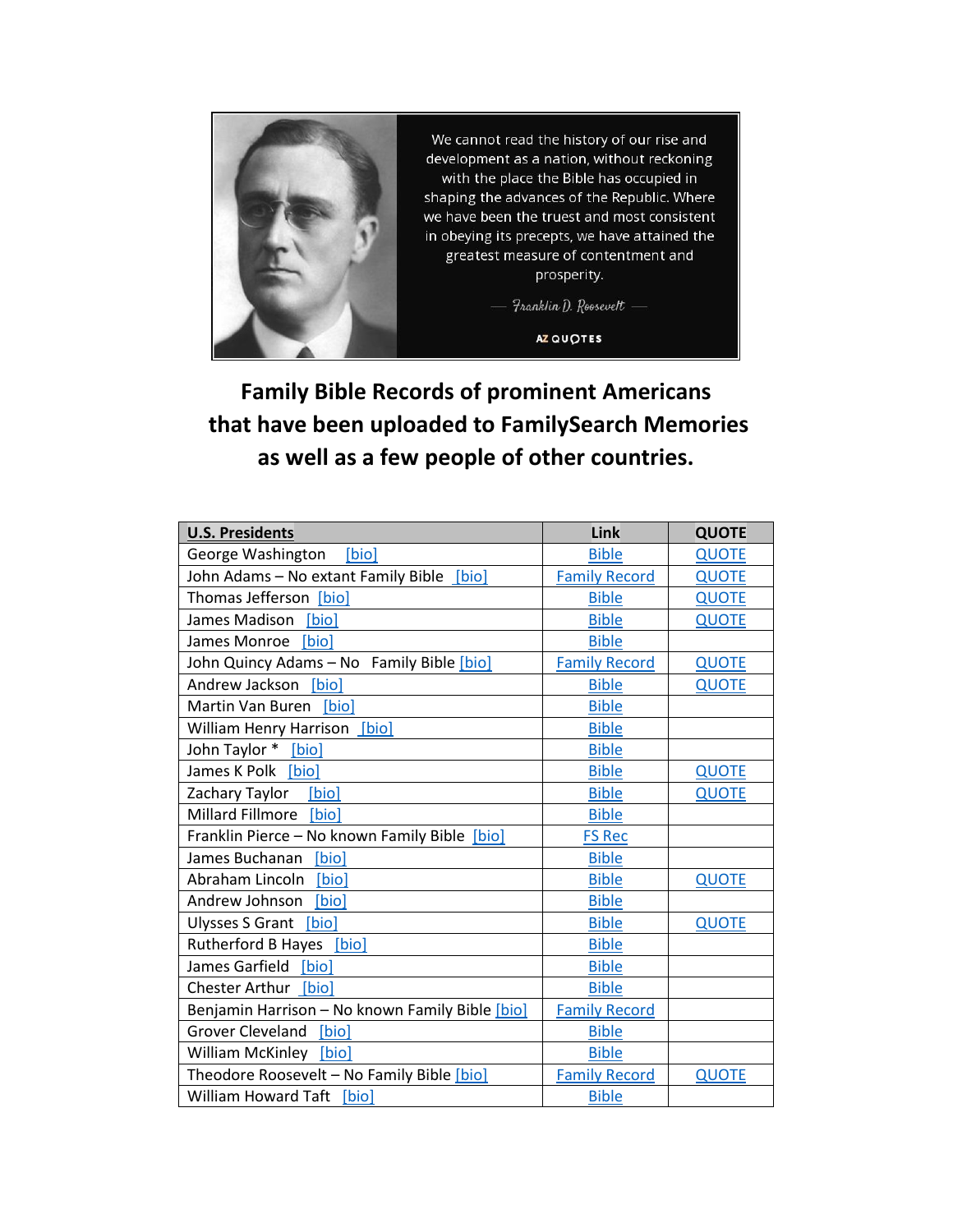| Woodrow Wilson<br><b>[bio]</b>                  | <b>Bible</b>       | <b>QUOTE</b> |
|-------------------------------------------------|--------------------|--------------|
| Warren G Harding [bio]                          | <b>Bible</b>       |              |
| Calvin Coolidge [bio]                           | <b>Bible</b>       | <b>QUOTE</b> |
| <b>Herbert Hoover</b><br>[bio]                  | <b>Bible</b>       |              |
| Franklin D Roosevelt<br>[bio]                   | <b>Bible</b>       | <b>QUOTE</b> |
| Harry S Truman<br>[bio]                         | <b>Bible</b>       | <b>QUOTE</b> |
| Dwight D Eisenhower [bio]                       | <b>Bible</b>       |              |
| John F. Kennedy [bio]                           | <b>Bible</b>       |              |
| Lyndon Baines Johnson<br>[bio]                  | <b>Bible Bible</b> |              |
| Richard Nixon [bio]                             | <b>Bible</b>       |              |
| Gerald Ford [bio]                               | <b>Bible</b>       |              |
| Jimmy Carter [bio]                              | <b>Bible</b>       |              |
| Ronald Reagan [bio]                             | <b>Bible</b>       | <b>QUOTE</b> |
| George H. W. Bush<br>[bio]                      | <b>Bible</b>       |              |
| <b>Bill Clinton</b> [bio]                       | <b>Bible</b>       |              |
| George W Bush [bio]                             | <b>Bible</b>       |              |
| Barak Obama<br>[bio]                            | <b>Bible</b>       |              |
| Donald Trump<br>[bio]                           | <b>Bible</b>       |              |
| Joseph Biden<br>[bio]                           | <b>Bible</b>       |              |
|                                                 |                    |              |
| <b>Other Prominent Americans (random order)</b> |                    |              |
|                                                 |                    |              |
|                                                 |                    |              |
| Benjamin Franklin<br>[bio]                      | <b>Bible</b>       | <b>QUOTE</b> |
| Daniel Boone [bio]                              | <b>Bible</b>       |              |
| Betsy Ross [bio]                                | <b>Bible</b>       |              |
| Charles Ingalls [bio]                           | <b>Bible</b>       |              |
| Harry Houdini and Father (Jewish)<br>[bio]      | <b>Bible</b>       |              |
| Thomas A Edison<br>[bio]                        | <b>Bible</b>       |              |
| George A Custer<br>[bio]                        | <b>Bible</b>       |              |
| John Marshall<br>[bio]                          | <b>Bible</b>       |              |
| Harvey Firestone<br>[bio]                       | <b>Bible</b>       |              |
| John Alden<br>[bio]                             | <b>Bible</b>       |              |
| William Brewster<br>[bio]                       | <b>Bible</b>       |              |
| William Bradford<br>[bio]                       | <b>Bible</b>       |              |
| John Rolfe (& Pocahontas?)<br>[bio]             | <b>Bible</b>       |              |
| Paul Revere [bio]                               | <b>Bible</b>       |              |
| Rosa Parks<br>[bio]                             | <b>Bible</b>       |              |
| <b>Harry Briggs</b><br>[bio]                    | <b>Bible</b>       |              |
| Nat Turner [bio]                                | <b>Bible</b>       |              |
| <b>Frederick Douglas</b><br>[bio]               | <b>Bible</b>       |              |
| Elvis Presley<br>[bio]                          | <b>Bible</b>       |              |
| Martin Luther King [bio]                        | <b>Bible</b>       |              |
| Mary Baker Eddy [bio]                           | <b>Bible</b>       |              |
| Martha Washington<br>[bio]                      | <b>Bible</b>       |              |
| Sam Houston [bio]                               | <b>Bible</b>       |              |
|                                                 |                    |              |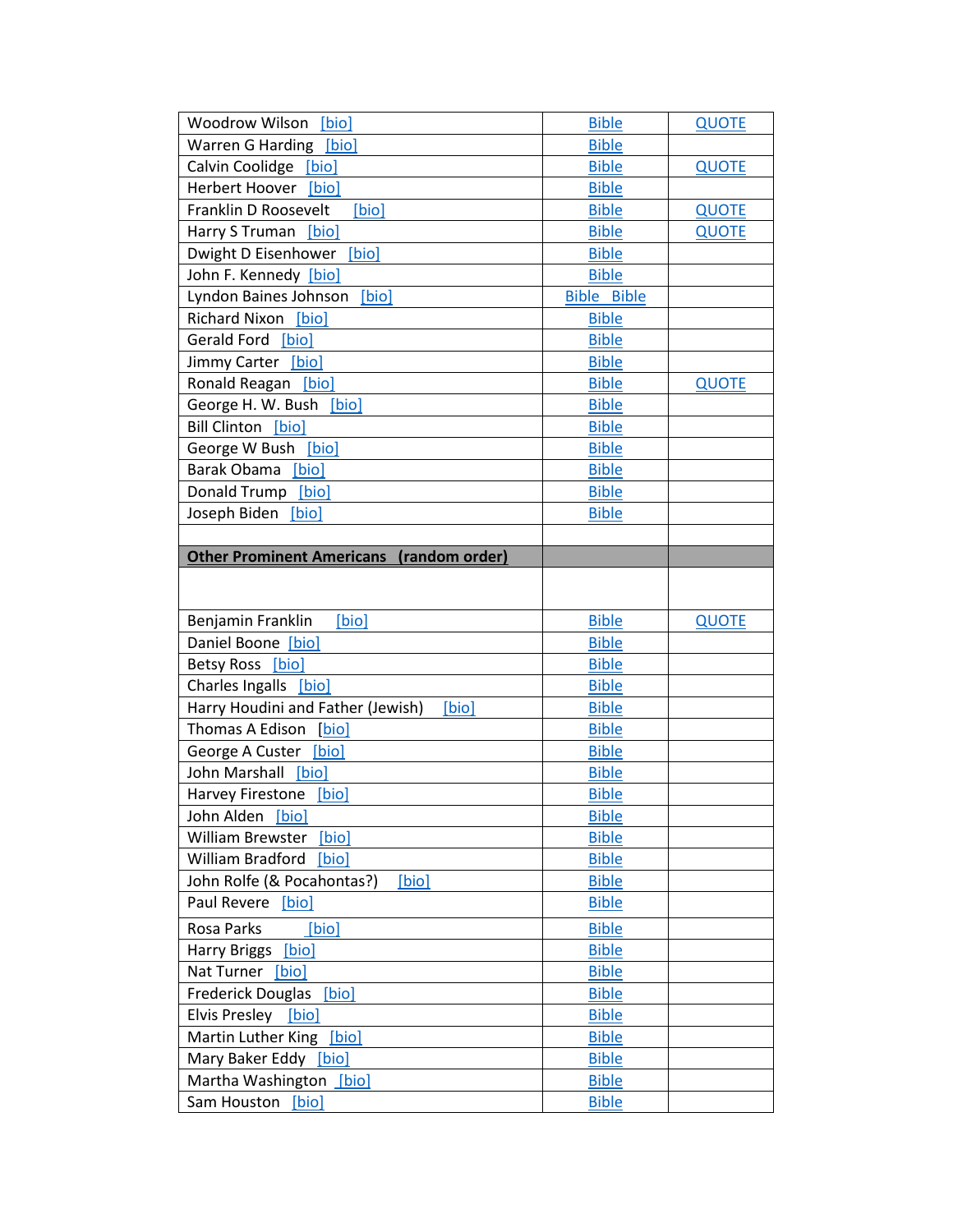| Henry Clay [bio]                              | <b>Bible</b>        |  |
|-----------------------------------------------|---------------------|--|
| George Durant [bio]                           | <b>Bible</b>        |  |
| Robert E. Lee<br>[bio]                        | <b>Bible</b>        |  |
| Stonewall Jackson<br>[bio]                    | <b>Bible</b>        |  |
| Billy & Ruth Bell Graham<br>[bio]             | <b>Bible</b>        |  |
| <b>Thomas Nelson</b><br>[bio]                 | <b>Bible</b>        |  |
| <b>Titanic Bibles</b>                         | <b>Bible Bible</b>  |  |
|                                               | <b>Bible</b>        |  |
| Poe Family<br>[bio]                           | <b>Bible</b>        |  |
| Walt Whitman<br>[bio]                         | <b>Bible</b>        |  |
| William Seward [bio]                          | <b>Bible</b>        |  |
| William Faulkner [bio]                        | <b>Bible</b>        |  |
| H. P. Lovecraft [bio]                         | <b>Bible</b>        |  |
| John C Calhoun<br>[bio]                       | <b>Bible</b>        |  |
| Benjamin Waterhouse<br>[bio]                  | <b>Bible</b>        |  |
| Jonathan Edwards [bio]                        | <b>Bible</b>        |  |
| Samuel Clemens (Mark Twain)<br>[bio]          | <b>Bible</b>        |  |
| Helen Keller<br>[bio]                         | <b>Bible</b>        |  |
| Stephen C. Foster [bio]                       | <b>Bible</b>        |  |
| Dandridge Family (Martha Washington)<br>[bio] | <b>Bible</b>        |  |
| George Mason<br>[bio]                         | <b>Bible</b>        |  |
| <b>Thomas Nelson</b><br>[bio]                 | <b>Bible</b>        |  |
| John Steinbeck [bio]                          | <b>Bible</b>        |  |
| [bio]<br><b>Harriet Beecher Stowe</b>         | <b>Bible</b>        |  |
| John Young, Astronaut<br>[bio]                | <b>Bk</b> of Mormon |  |
| John Brown [bio]                              | <b>Bible</b>        |  |
| James McCune Smith [bio]                      | <b>Bible</b>        |  |
| Chief Peguis [bio]                            | <b>Bible</b>        |  |
| John M'Millan<br>[bio]                        | <b>Bible</b>        |  |
| John Hopkins<br>[bio]                         | <b>Bible</b>        |  |
| Montgomery Meigs [bio]                        | <b>Bible</b>        |  |
|                                               |                     |  |
| <b>Past LDS Leaders and related family</b>    |                     |  |
| Joseph Smith<br>[bio]                         | <b>Bible</b>        |  |
| Emma Smith *Book of Mormon<br>[bio]           | <b>Bible</b>        |  |
| Hyrum Smith<br>[bio]                          | <b>Bible</b>        |  |
| Asael Smith<br>[bio]                          | <b>Bible</b>        |  |
| +Brigham Young<br>[bio]                       | <b>Bible</b>        |  |
| <b>Orson Pratt</b><br>[bio]                   | <b>Bible</b>        |  |
| Joseph Fielding Smith<br>[bio]                | <b>Bible</b>        |  |
| Heber C Kimball<br>[bio]                      | <b>Bible</b>        |  |
| George A Smith<br>[bio]                       | <b>Bible</b>        |  |
| +John Taylor<br>[bio]                         | <b>Bible</b>        |  |
| Wilford Woodruff *Family Record [bio]         | <b>Bible</b>        |  |
| Wilford Woodruff Personal Bible               | <b>Bible</b>        |  |
|                                               |                     |  |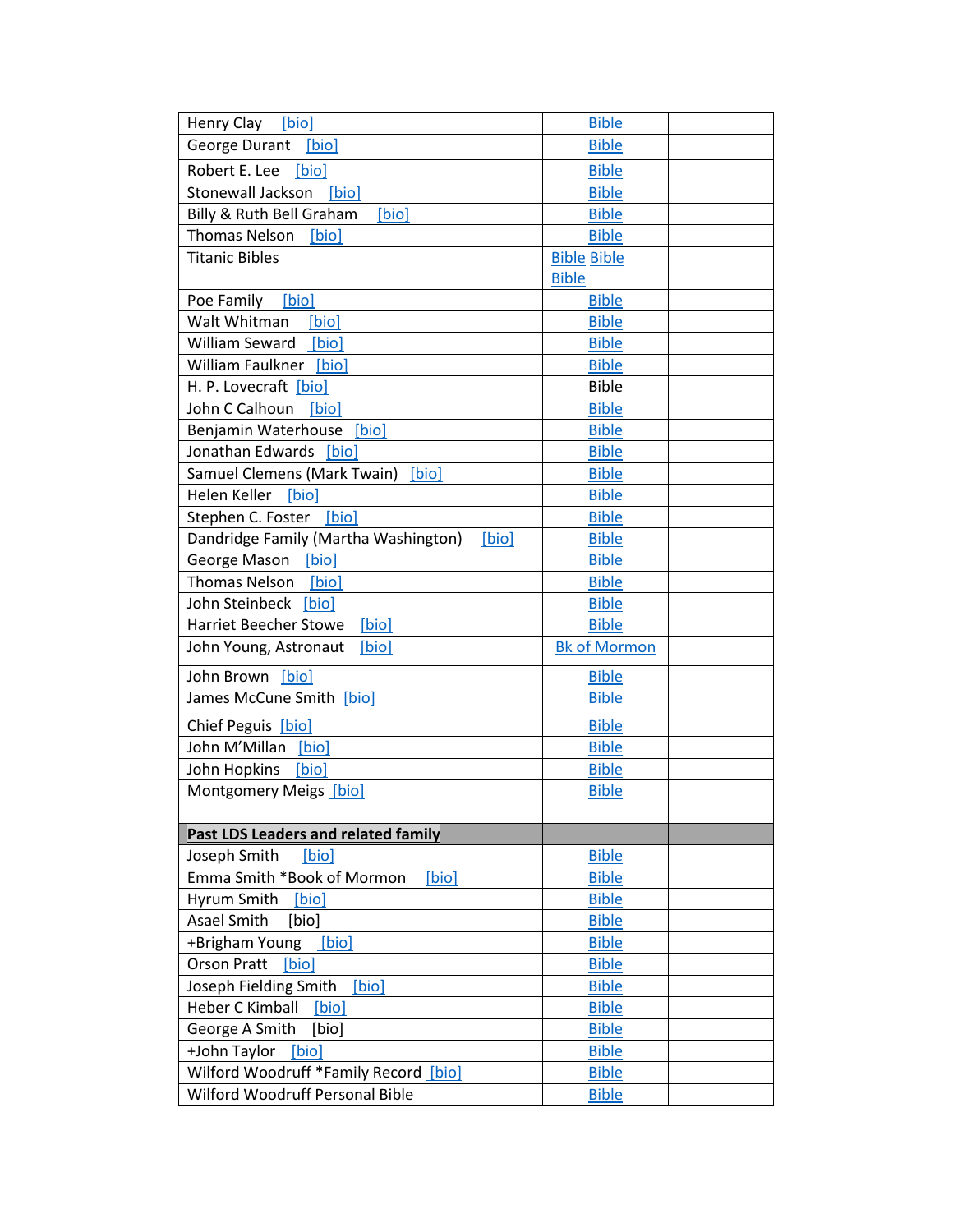| Lorenzo Snow *Family Record<br>[bio]      | <b>Bible</b>        |  |
|-------------------------------------------|---------------------|--|
| Spencer W Kimball [bio]                   | <b>Bible</b>        |  |
| Gordon B Hinckley [bio]                   | <b>Bible</b>        |  |
| W. W. Phelps [bio]                        | <b>Bible</b>        |  |
| John Whitmer<br>[bio]                     | <b>Bible</b>        |  |
| +Samuel Smith/Phineous Young [bio]        | <b>Bk of Mormon</b> |  |
|                                           |                     |  |
|                                           |                     |  |
| <b>Other Persons from other countries</b> |                     |  |
| William Wilberforce [bio]                 | <b>Bible</b>        |  |
| Margaret Thatcher [bio]                   | <b>Bible</b>        |  |
| Michael Faraday [bio]                     | <b>Bible</b>        |  |
| Sigmund Freud (Jewish) [bio]              | <b>Bible</b>        |  |
| John Milton<br>[bio]                      | <b>Bible</b>        |  |
| William The Kidd (Pirate) [bio]           | <b>Bible</b>        |  |
| Ann Hathaway Shakespeare [bio]            | <b>Bible</b>        |  |
| Oliver Cromwell [bio]                     | <b>Bible</b>        |  |
| Martin Luther [bio]                       | <b>Bible</b>        |  |
| <b>Robert Burns</b><br>[bio]              | <b>Bible</b>        |  |
| +J. R. R. Tolkien [bio]                   | <b>Bible</b>        |  |
| +Marie Antoniette (Prayer Book)           | <b>Bible</b>        |  |
| +Capt. William Bligh [bio]                | <b>Bible</b>        |  |
| Mary Catlett Newton [bio]                 | <b>Bible</b>        |  |
| Emily Dickinson [bio]                     | <b>Bible</b>        |  |
| Charles Dickins [bio]                     | <b>Bible</b>        |  |
| Matthew Boulton [bio]                     | <b>Bible</b>        |  |
| Edward Sandys [bio]                       | <b>Bible</b>        |  |
| William Wordsworth [bio]                  | <b>Bible</b>        |  |
| Vincent Van Gogh [bio]                    | <b>Bible</b>        |  |
|                                           |                     |  |
| <b>Royalty</b>                            |                     |  |
| +Louis XV _ King of France                | <b>Bible</b>        |  |
| +Queen Elizabeth, daughter of Henry VIII  | <b>Bible</b>        |  |
|                                           |                     |  |
| + More coming                             |                     |  |
|                                           |                     |  |

**\***The definition of what is and what is not classed as a true "Family Bible" versus just a regular bible is rather "slippery". A very liberal definition has been applied here and even in a few cases a family genealogical record is cited where no Family Bible is known to exist . In most cases either an image or a transcription of the bible is found at the Bible.

**+** But, in some cases it may just be a reference to the fact that the bible exists and some description and that the acquisition of a transcription or image is pending.